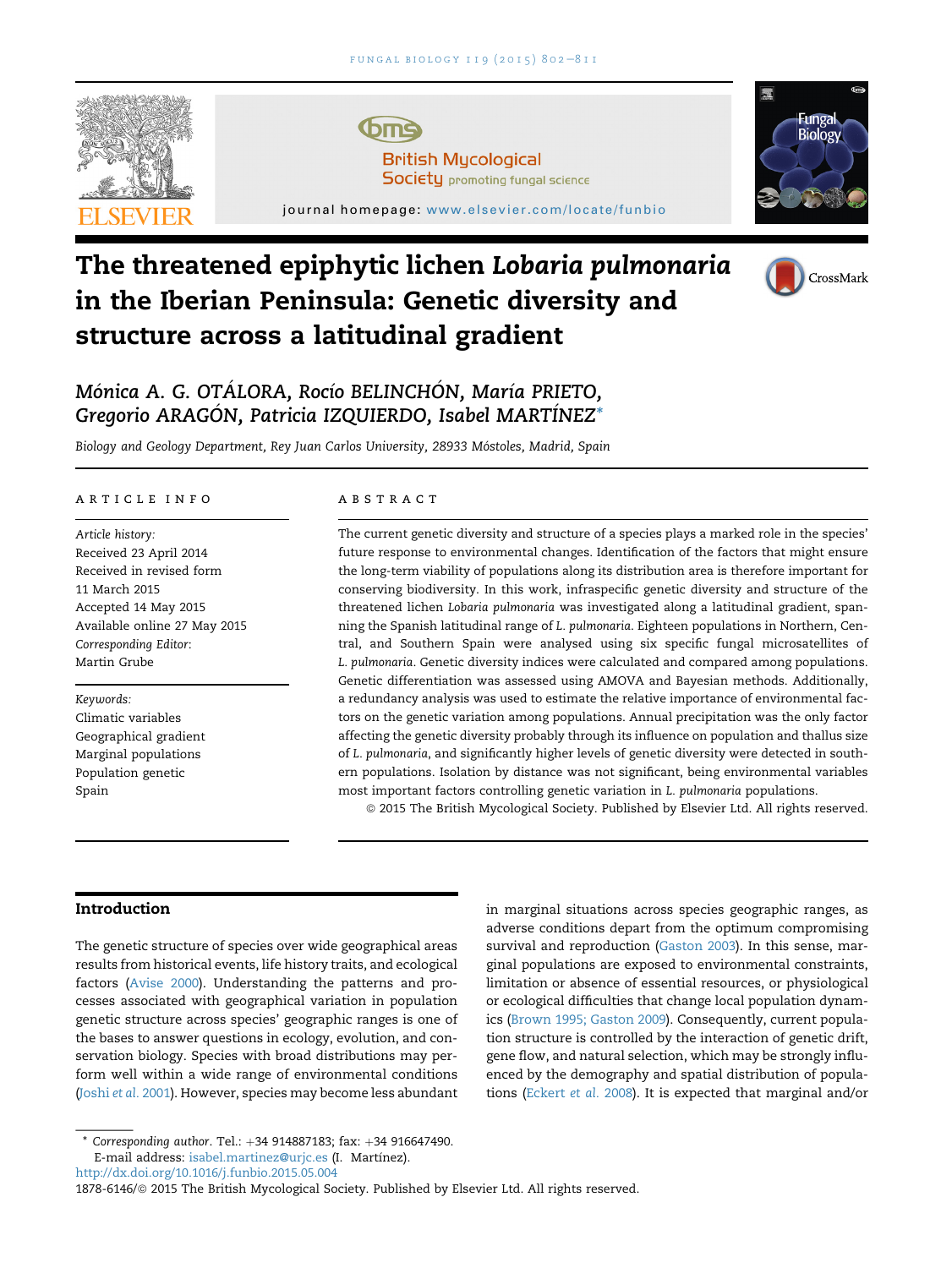<span id="page-1-0"></span>

Fig  $1 - (A)$ . World distribution map of Lobaria pulmonaria (data obtained from GBIF). (B). Geographic locations of the sampled 18 L. pulmonaria populations along the Iberian Peninsula.

isolated populations likely exhibit a reduction in genetic diversity and higher genetic differentiation, resulting in negative effects on the evolutionary dynamics of species ([Gaston](#page-8-0) [2003; Eckert](#page-8-0) et al. 2008).

Historically, plants and animals have been well studied in terms of a population genetics and phylogeographic framework, describing the genetic relationships among populations at different geographical scales. However, fungi and other cryptogams have been largely overlooked ([Grundmann](#page-8-0) et al. [2008](#page-8-0)). Cryptogamic species, including lichens, usually exhibit a wider geographic distribution than vascular plants (Lücking [2003](#page-9-0)). The vast majority of lichens are dispersed either sexually by means of ascospores (dispersing only the mycobiont) or asexually via vegetative soredia or isidia (both symbionts are dispersed together). Studies of genetic structure and diversity of lichen-forming fungi have lead to different conclusions regarding species and geographical scale ([Cassie & Piercey-](#page-8-0)[Normore 2008; Werth 2010; Scheidegger](#page-8-0) et al. 2012). Although several large scale studies have been conducted at an intercontinental scale (Walser et al. [2003, 2005; Buschbom 2007;](#page-9-0) Geml et al. [2010; Fern](#page-9-0)ández-Mendoza et al. [2011; Dal Grande](#page-9-0) et al. [2012; Fern](#page-9-0)á[ndez-Mendoza & Printzen 2013](#page-9-0)), very little previous researches have been carried out in European ecosystems, with most of the studies covering relatively small areas in boreal, oceanic, and alpine regions but almost absent from the Mediterranean region (Zoller et al. [1999; Lindblom &](#page-9-0) [Ekman 2006, 2007; L](#page-9-0)ättman et al. 2009; Jüriado et al. 2011; Hilmo et al. [2012; Widmer](#page-9-0) et al. 2012).

The aim of this paper is to understand how the genetic diversity and differentiation of Lobaria pulmonaria populations vary throughout a latitudinal gradient in Spain. This gradient is the primary axis of climatic variation and we specifically aimed for addressing the effect of regional environmental factors and assessing genetic diversity on most isolated populations located in the southernmost part.

Lobaria pulmonaria is an emerging model species that is considered to be an indicator of forests of high ecological value (Werth et [al. 2006a; Scheidegger & Werth 2009\)](#page-9-0). The species is widely distributed in the northern hemisphere, including boreal, temperate, and Mediterranean forests and has few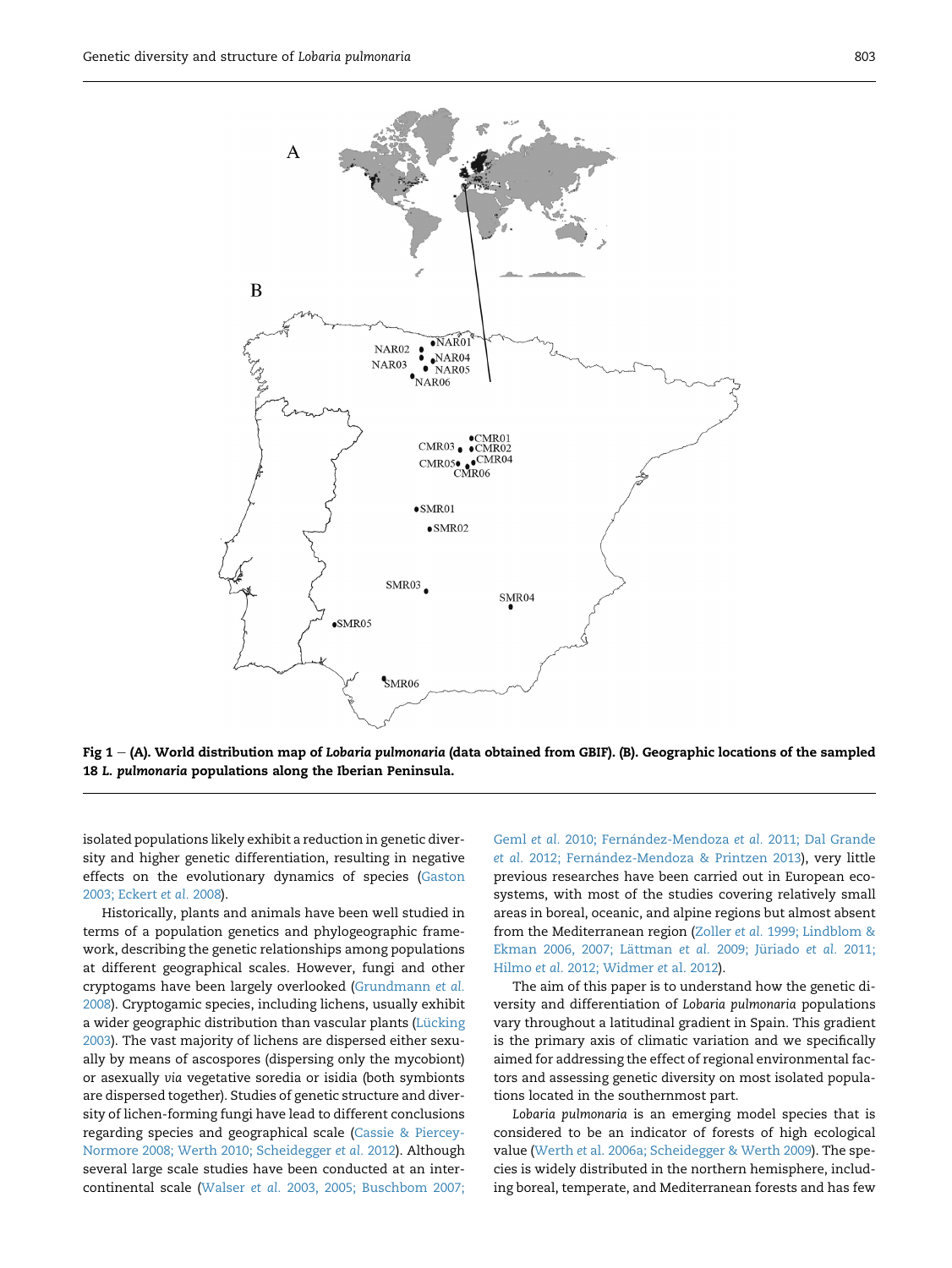occurrences in tropical forests. In many European countries the species is considered threatened, due to a marked population decline in the last centuries, primarily from habitat fragmentation and agricultural intensification (Belinchón et [al.](#page-8-0) [2009; Scheidegger & Werth 2009\)](#page-8-0). In the Iberian Peninsula, the species is more common in areas with oceanic influence from the north and west, becoming rarer toward the south where it only appears in mountainous and well-preserved forests with higher humidity values ([Burgaz & Mart](#page-8-0)ínez [1999](#page-8-0)). The Iberian Peninsula is characterized by a steep latitudinal climatic gradient, with pronounced higher temperatures and lower precipitation towards the southern areas. On the other hand, the Iberian Peninsula is characterized by a long history of forest fragmentation, degradation, and deforestation, which have been more drastic towards the southern parts (Carrión et al. [2003; Urbieta](#page-8-0) et al. 2008; González-Martínez et al. [2010](#page-8-0)). Consequently, the Iberian distribution of this species is discontinuous, with more continuous and suitable stands in the northern area and a few isolated populations in southern Spain ([Burgaz & Mart](#page-8-0)ínez [1999](#page-8-0), [Fig 1](#page-1-0)).

Recently, [Scheidegger](#page-9-0) et al. (2012) and [Widmer](#page-9-0) et al. (2012) developed studies evaluating genetic diversity of L. pulmonaria populations throughout the species European distribution. They concluded, using a phylogeographic approach, that the genetic diversity of L. pulmonaria, across Europe, is high with a few hotspots in Italy and the Balkans. Here we investigated the genetic diversity and spatial genetic structure of L. pulmonaria populations across a latitudinal gradient in Spain. Specifically we studied the importance of climatic versus geographic factors on L. pulmonaria populations. And secondly, we assessed the implications of these factors on the genetic structure of the isolated populations in southern Spain.

# Methods

# Sampling

The study site comprised a latitudinal gradient along Spain, covering the Spanish latitudinal range of Lobaria pulmonaria. A stratified selection of forest stands encompassed three zones included in two Biogeographical Regions: North (Atlantic Region), Central (Mediterranean Region), and South (Mediterranean Region). Individual samples were collected from six populations in each region (Table 1, [Fig 1](#page-1-0)). Individuals growing in one forest stand were considered a single population. A total of 18 populations were finally considered in the study, including Fagus sylvatica (beech), Quercus pyrenaica (oak), Abies pinsapo (Spanish fir), and Castanea sativa (chestnut) forests. In order to avoid spatial clustering the populations were selected in localities at least 5 km apart. Six populations were selected in the North, where L. pulmonaria is more common (NAR01-NAR06). In central Spain (Mediterranean region), where L. pulmonaria occurs in well-preserved forests we included six populations in the middle of the central range (CMR01-CMR06). In the south, all populations that have been previously reported (SMR01-SMR06) were sampled and included in the study (Table 1, [Fig 1](#page-1-0)). Sixteen to forty individuals were collected per population, with a total sample size of 635 individuals. In order to avoid repeatedly the same genotype, lichen specimens were collected randomly from different trees at least 10 m apart.

To assess the effect of climate and geographic factors on the genetic diversity and structure the following predictors were measured for each forest stand: Pannual  $=$  annual precipitation (mm); summer precipitation (mm);  $Tm =$  mean annual temperature (°C);  $P/T$  humidity index, which is an

| Table $1$ – Populations of L. pulmonaria sampled on the Iberian Peninsula. Population code, geographical distribution range, |  |  |
|------------------------------------------------------------------------------------------------------------------------------|--|--|
| locality, for each population. Latitude and longitude coordinates used correspond to the system UTM (System of Universal     |  |  |
| Transverse Mercator coordinates) in WGS 84 datum.                                                                            |  |  |

| Pop. Code                        | Locality                             | Phorophyte | CoorX (UTM) | CoorY (UTM) | Altitude (m) |
|----------------------------------|--------------------------------------|------------|-------------|-------------|--------------|
| North-Atlantic Region (NAR)      |                                      |            |             |             |              |
| NAR01                            | Cantabria, Saja                      | Beech      | 30T395715   | 4775223     | 570          |
| NAR <sub>02</sub>                | Cantabria, Laguna                    | Beech      | 30T380587   | 4769914     | 1205         |
| NAR03                            | Palencia, Piedrasluengas             | Beech      | 30T380821   | 4766740     | 1347         |
| NAR04                            | Palencia, Brañosera                  | Oak        | 30T394960   | 4754234     | 1323         |
| NAR05                            | Palencia, Parapertú                  | Oak        | 30T389016   | 4753124     | 1225         |
| NAR <sub>06</sub>                | Palencia, Ruesga                     | Beech      | 30T373498   | 4746469     | 1200         |
|                                  | Central-Mediterranean Region (CMR)   |            |             |             |              |
| CMR01                            | Guadalajara, Cantalojas              | Oak        | 30T469196   | 4565988     | 1494         |
| CMR02                            | Segovia, Riaza                       | Beech      | 30T465780   | 4563066     | 1676         |
| CMR <sub>03</sub>                | Guadalajara, Peñalba de la Sierra    | Oak        | 30T466936   | 4555757     | 1300         |
| CMR04                            | Guadalajara, Cardoso                 | Oak        | 30T463465   | 4551141     | 1460         |
| CMR05                            | Madrid, Montejo de la Sierra         | Oak        | 30T458697   | 4550930     | 1284         |
| CMR06                            | Guadalajara, El Cardoso de la Sierra | Oak        | 30T465710   | 4547178     | 795          |
| South-Mediterranean Region (SMR) |                                      |            |             |             |              |
| SMR01                            | Toledo, El Real de San Vicente       | Oak        | 30S352182   | 4445537     | 1130         |
| SMR02                            | Toledo, Estena                       | Oak        | 30S361657   | 4372537     | 797          |
| SMR03                            | Ciudad Real, Fuencaliente            | Oak        | 30S390654   | 4256003     | 884          |
| SMR04                            | Albacete, Riopar                     | Oak        | 30S545885   | 4252111     | 1420         |
| SMR05                            | Huelva, Aracena                      | Chestnut   | 29S179500   | 4201319     | 650          |
| SMR <sub>06</sub>                | Cádiz, Grazalema                     | Fir        | 30S285154   | 4071807     | 1280         |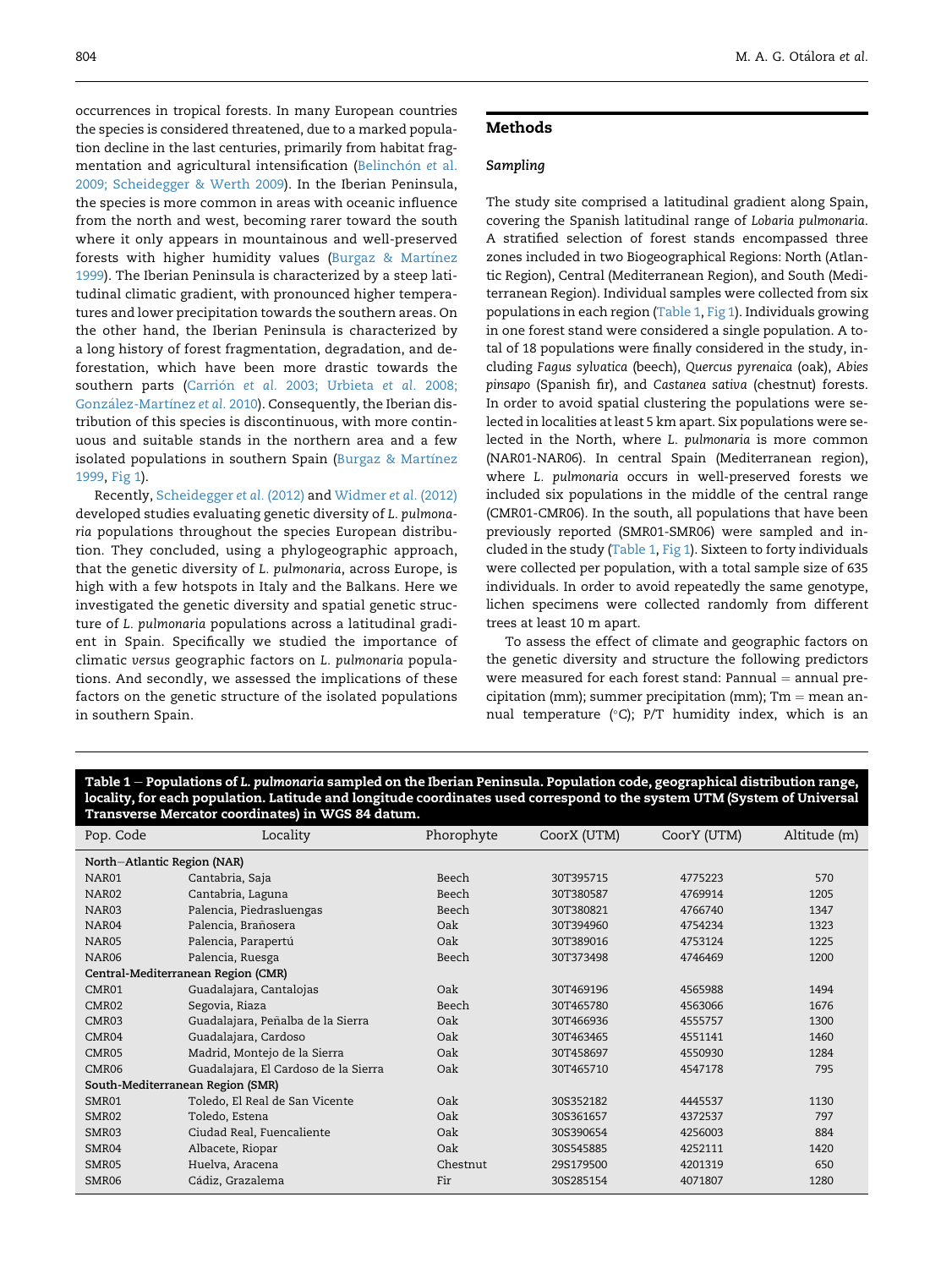<span id="page-3-0"></span>

| Table 2 – Genetic characteristics of six microsatellites loci<br>for all sampled individuals from the 18 populations. |                      |                |            |             |  |
|-----------------------------------------------------------------------------------------------------------------------|----------------------|----------------|------------|-------------|--|
| Locus                                                                                                                 | RAS                  | Na             | He         | Ar          |  |
| Lpu03                                                                                                                 | $187 - 193$          | $\overline{4}$ | 0.40(0.03) | 2.82(0.08)  |  |
| Lpu09                                                                                                                 | $158 - 473$          | 22             | 0.63(0.03) | 6.27(0.65)  |  |
| Lpu15                                                                                                                 | $149 - 211$          | 26             | 0.73(0.02) | 8.66 (0.54) |  |
| Lpu <sub>23</sub>                                                                                                     | $294 - 312$          | 6              | 0.41(0.04) | 3.11(0.19)  |  |
| Lpu <sub>24</sub>                                                                                                     | $223 - 235$          | 3              | 0.02(0.01) | 1.22(0.10)  |  |
| Lpu <sub>28</sub>                                                                                                     | $270 - 332$          | 29             | 0.70(0.04) | 8.38 (0.89) |  |
|                                                                                                                       | $\sim$ $\sim$ $\sim$ |                | .          |             |  |

RAS: range of allelic size; Na: total number of alleles detected; He: average allelic diversity, mean (s.d); Ar: average of allelic richness by populations, mean (s.d).

estimator of the efficiency of precipitation in relation to the temperature; geographical location (utm); altitude (m a.s.l.). Geographical location and altitude were taken in the field with a GPS (GPSmap 60CSx, Garmin GPS). The climate variables were obtained from CLIMOEST, a climate simulator for the Iberian Peninsula ([http://www2.montes.upm.es/Dptos/](http://www2.montes.upm.es/Dptos/DptoSilvopascicultura/Edafologia/aplicaciones/Aplicaciones.htm) [DptoSilvopascicultura/Edafologia/aplicaciones/Aplicacio](http://www2.montes.upm.es/Dptos/DptoSilvopascicultura/Edafologia/aplicaciones/Aplicaciones.htm)[nes.htm](http://www2.montes.upm.es/Dptos/DptoSilvopascicultura/Edafologia/aplicaciones/Aplicaciones.htm) = Programa Estimaciones Climáticas, Sánchez-[Palomares](#page-9-0) et al. 1999). We carried out correlation analysis of the mentioned variables, and exclude those with correlation values above 0.7 to avoid problems of multicollinearity (see [Mart](#page-9-0)ínez et al. [2012\)](#page-9-0).

#### DNA extraction and microsatellite genotyping

Fresh material from Lobaria pulmonaria samples was ground in liquid nitrogen. Total genomic DNA was extracted using the DNeasy Plant Mini Kit (Qiagen), according to the manufacturer's instructions. Six unlinked fungal microsatellites were

analysed (Walser et al. [2003; Widmer](#page-9-0) et al. 2010). Two multiplex PCRs were performed in a total 10 µl reaction volume using 1  $\mu$ l of genomic DNA (10–50 ng/ $\mu$ l $^{-1}$ ), 2  $\mu$ l of the Qiagen Multiplex PCR Master Mix, and 200 nmol of each primer. The forward primer was fluorescent-labelled. The first multiplex PCR included the primers Lpu03F-NED, Lpu03R, Lpu09F-HEX, Lpu09R, Lpu15F-FAM, and Lpu15R. The second multiplex PCR included the primers Lpu23F-NED, Lpu23R, Lpu24F-HEX, Lpu24R, Lpu28F-FAM, and Lpu28R [\(Walser](#page-9-0) et al. 2003; [Widmer](#page-9-0) et al. 2010). DNA amplifications were carried out in a Peltier thermal cycler (PTC-100), under the following cycle parameters: initial denaturation at 95 °C for 15 min; 27 cycles of 94  $^{\circ}$ C for 45 s, 54  $^{\circ}$ C for 90 s, and 72  $^{\circ}$ C for 60 s; followed by a final extension at 72  $^{\circ}$ C for 30 min. Fragment sizes of PCR products were determined on an ABI3100-avant automatic sequencer (Applied Biosystems). Allele assignment was performed using GeneMapper v3.7.

#### Genetic diversity within populations

For each population, the total number of alleles, mean number of alleles per locus, and mean number of private alleles (Pa) were calculated in Genalex v. 6 [\(Peakall & Smouse 2006](#page-9-0)). Nei's unbiased genetic diversity H ([Nei 1978](#page-9-0)), number of multilocus genotypes G, and the percent of multilocus genotypes M were also calculated, and computed using the codes written by Werth et al. [\(2006a\)](#page-9-0) in R (R Development Core Team), following the same methodology as Werth et al. [\(2006a\)](#page-9-0). Mean within population allelic richness (Ar), corrected for sample size using rarefaction, was calculated in Microsatellite analyser MSA [\(Dieringer & Schl](#page-8-0)s[tterer 2003\)](#page-8-0). In order to test if the genetic variation within populations was correlated with the latitudinal gradient and climatic factors, simple linear models were built in R for each of the genetic diversity indexes (H,

Table 3 – Standard diversity indices for the studied populations. Pop: population; n: total number of individuals genotyped; Ap: mean number of private alleles from all loci; Nap: number of alleles privates; H: Nei's unbiased gene diversity; G: number of multilocus genotypes; M: percentage of multilocus genotypes per population; Ar: mean within population allelic richness; Tm: annual mean temperature; Pannual: annual precipitation; P/T: humidity index.

| pop   | n  | Ap    | NAp            | Н    | G  | M    | Ar   | Altitude | Tm   | Pannual | P/T   |
|-------|----|-------|----------------|------|----|------|------|----------|------|---------|-------|
| NAR01 | 38 | 0.333 | 2              | 0.41 | 36 | 0.95 | 7.02 | 570      | 11.4 | 1433    | 125.7 |
| NAR02 | 33 | 0.167 | $\mathbf{1}$   | 0.63 | 31 | 0.94 | 4.3  | 1205     | 8.4  | 982     | 116.9 |
| NAR03 | 37 | 0.500 | 3              | 0.64 | 34 | 0.94 | 4.43 | 1347     | 7.6  | 1122    | 147.6 |
| NAR04 | 38 | 0.333 | $\overline{2}$ | 0.49 | 17 | 0.45 | 5.86 | 1323     | 7.7  | 1100    | 142.8 |
| NAR05 | 40 | 0.333 | $\overline{2}$ | 0.48 | 24 | 0.59 | 5.13 | 1225     | 8.3  | 985     | 118.6 |
| NAR06 | 16 | 0.000 | $\mathbf{0}$   | 0.49 | 8  | 0.5  | 3.83 | 1200     | 8.3  | 986     | 118.7 |
| CMR01 | 38 | 0.167 | $\mathbf{1}$   | 0.41 | 16 | 0.42 | 3.5  | 1494     | 7.4  | 996     | 134.5 |
| CMR02 | 40 | 0.000 | $\mathbf{0}$   | 0.54 | 21 | 0.51 | 4.57 | 1676     | 5.9  | 1073    | 181.8 |
| CMR03 | 24 | 0.167 | $\mathbf{1}$   | 0.49 | 16 | 0.67 | 3.68 | 1300     | 9.2  | 656     | 71.3  |
| CMR04 | 21 | 0.167 | $\mathbf{1}$   | 0.47 | 16 | 0.75 | 2.22 | 1460     | 9.2  | 656     | 71.3  |
| CMR05 | 29 | 0.000 | $\mathbf{0}$   | 0.56 | 34 | 0.9  | 4.51 | 1284     | 9.5  | 825     | 86.8  |
| CMR06 | 40 | 0.167 | $\mathbf{1}$   | 0.34 | 20 | 0.5  | 4.41 | 795      | 12.5 | 458     | 36.6  |
| SMR01 | 38 | 0.167 | $\mathbf{1}$   | 0.52 | 24 | 0.63 | 4.96 | 1130     | 11.2 | 1178    | 105.1 |
| SMR02 | 40 | 0.000 | $\mathbf 0$    | 0.4  | 26 | 0.65 | 3.2  | 797      | 13.9 | 669     | 48.1  |
| SMR03 | 40 | 0.000 | $\mathbf 0$    | 0.59 | 26 | 0.66 | 4.25 | 884      | 14.1 | 693     | 49.1  |
| SMR04 | 39 | 0.167 | $\mathbf{1}$   | 0.45 | 26 | 0.67 | 4.12 | 1420     | 11   | 728     | 66.1  |
| SMR05 | 33 | 1.333 | 3              | 0.61 | 22 | 0.64 | 5.20 | 650      | 15.6 | 1315    | 84.2  |
| SMR06 | 40 | 0.500 | 3              | 0.45 | 14 | 0.36 | 3.65 | 1280     | 12.3 | 960     | 78.0  |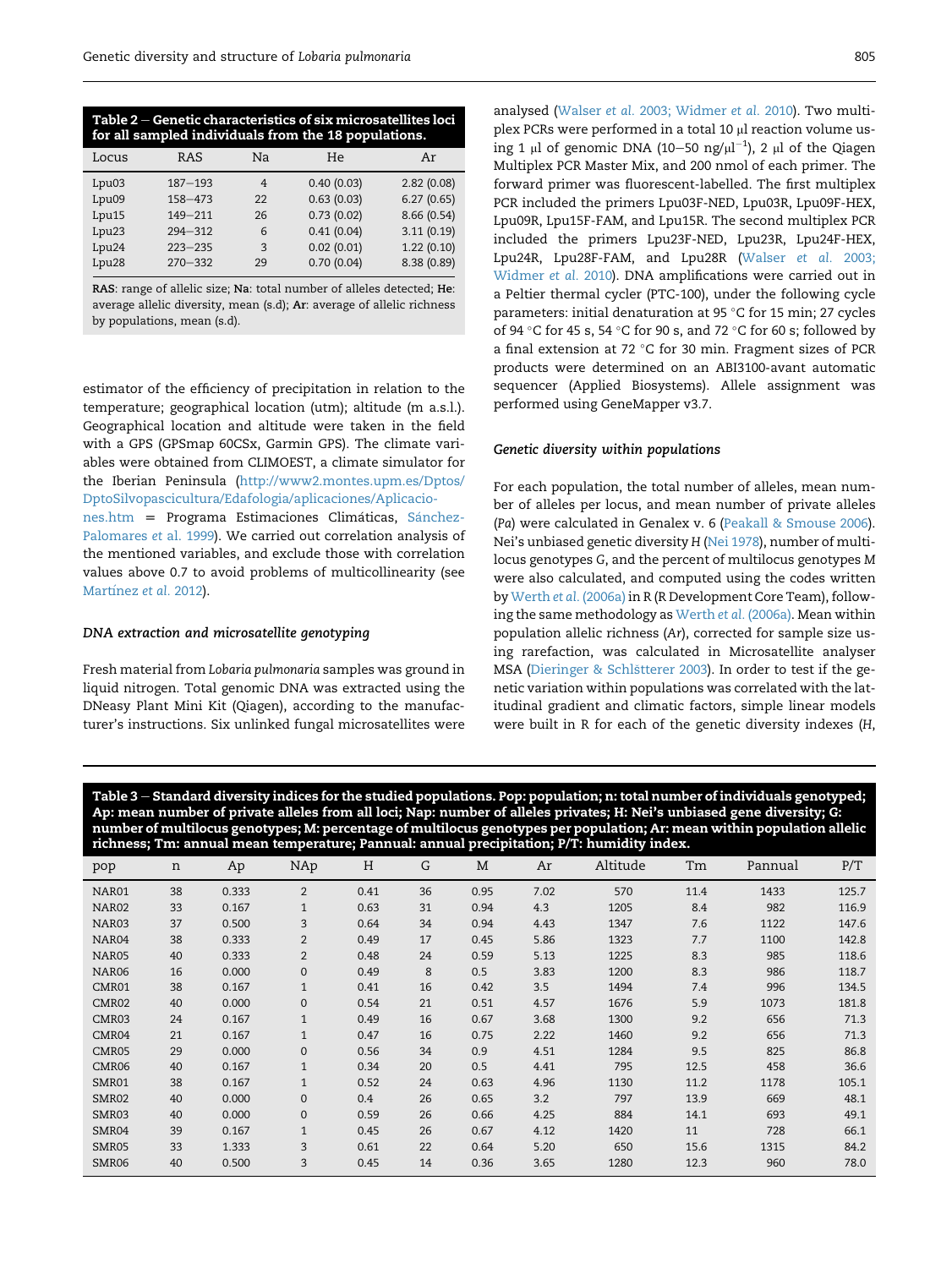<span id="page-4-0"></span>Ar, and Pa) using climatic (Tm, Pannual, P/T) and geographic (latitude, altitude) variables as predictive factors.

#### Population genetic structure and gene flow

Genetic distance matrix for pairwise Fst values ([Reynolds](#page-9-0) et al. [1983; Slatkin 1995](#page-9-0)) as well as the number of shared multilocus genotypes between populations were computed in ARLEQUIN v.3.5. Isolation by distance (IBD; [Wright 1943\)](#page-9-0) was examined by testing the association between the matrix of natural logarithm of geographic distance and pairwise population differentiation [Fst/(1-Fst)] using a Mantel test with 999 random permutations among all sampled populations. Analysis of Molecular Variance (AMOVA, [Excoffier](#page-8-0) et al. 1992) was applied to assess population differentiation, as implemented in ARLE-QUIN. Genetic variation was partitioned into different levels. A two-level AMOVA with populations nested in regions (NAR, CMR, and SMR) was developed. Significance of fixation indices was tested using a nonparametric permutation approach with 1000 permutations, performed by ARLEQUIN v.3.5.

Analyses were performed on the dataset with clones (635 individuals) and on the dataset corrected for clones within populations (411 individuals).

Additionally, a Bayesian clustering method was applied as implemented in the BAPS 5.2 program [\(Corander](#page-8-0) et al. 2003). This method allows a hierarchical analysis treating the partition among groups of individuals as the parameter of main interest. It treats both allele frequencies (from microsatellite markers), and the number of genetically divergent groups derived from populations as random variables ([Corander](#page-8-0) et al. [2003, 2008\)](#page-8-0). We applied BAPS clustering to the entire and corrected dataset using the option clustering of groups of individuals, and spatial clustering of groups using the central coordinates of each population (Corander et al. [2003, 2008\)](#page-8-0). We tested ten replicates of  $1 \leq K \leq 18$  groups (18 populations). To describe similarities among genetic clusters, we construct a UPGMA diagram in BAPS using Nei's standard distance ([Nei 1975\)](#page-9-0).

Finally, to evaluate the effect of environmental factors in driving genetic structure, full, and partial redundancy



Fig  $2$  – Relationship between annual precipitation and genetic diversity estimators (Ar: mean within population allelic richness, Ap mean number of private alleles) in the 18 L. pulmonaria populations.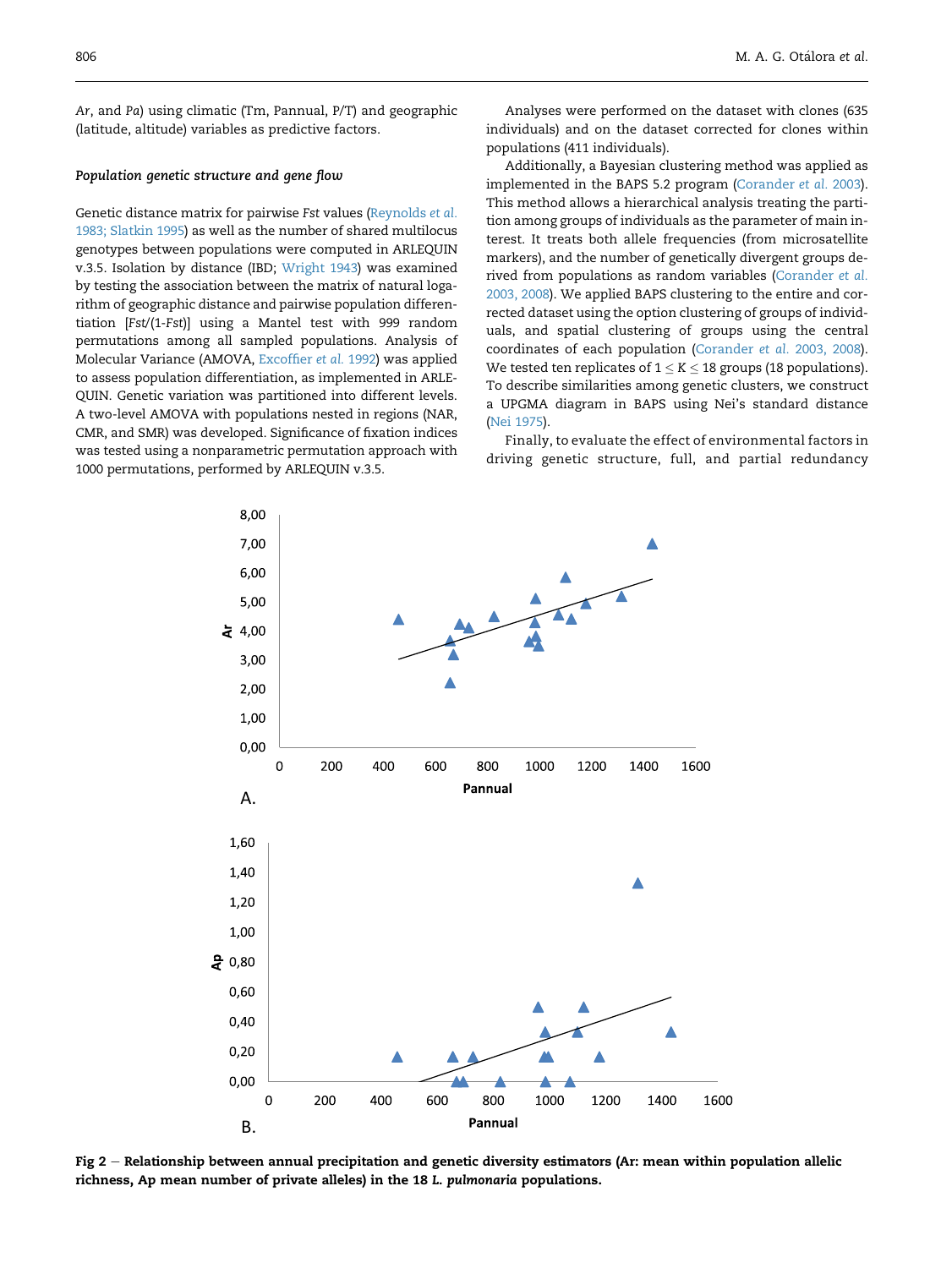analyses (RDA, [Legendre & Fortin 2010\)](#page-8-0) were conducted with the vegan package in R. The allele frequencies were used as dependent matrix, geographic, and environmental factors were used as two distinct explanatory matrices. Three different models were constructed in order to determine how much of the genetic variation is uniquely explained by environmental factors, how much is uniquely explained by geographic variables, and how much is due to the combined effect of the two. The first model RDA1 included all variables (environmental and geographic) as explanatory; the second model RDA2 is a partial model in which geography explains genetic data conditioned by environmental variables; the third model RDA3 is a partial model in which environmental factors explain genetic data conditioned by geographic data.

# Results

#### Genetic diversity within populations

Ninety alleles were detected in the 635 sampled individuals, with the number of alleles per locus ranging from three to twenty-nine ([Table 2\)](#page-3-0). Allelic diversity ranged from 0.02 for locus LPu24 to 0.734 for locus LPu15. LPu24 locus was variable in only three populations (NAR02, NAR03, and SMR04). Thirteen of the 18 populations examined exhibited at least one private allele, and six possessed more than one private allele ([Table 3\)](#page-3-0). The populations with the highest number of private alleles were NAR03, SMR05, and SMR06 ([Table 3](#page-3-0)). A total of 329 different multilocus genotypes were detected across the 18 populations. The genetic diversity within populations based on estimates of multilocus genotypes was slightly variable ([Table 3\)](#page-3-0). Genetic diversity (H ) ranged from 0.34 to 0.64, the number of multilocus genotypes (G) range was 8-36, and the allelic richness (Ar) varied from 2.2 to 7 [\(Table 3](#page-3-0)). The latitude gradient is not correlated to values of genetic diversity (H  $r^2 = 0.0013$ ;  $p > 0.11$ ; G  $r^2 = 0.19$   $p > 0.1$ ; Ar  $r^2 = 0.098$   $p > 0.1$ ; Ap  $r^2$  = 0.069). However allelic richness (Ar) and mean number of private alleles (Ap) are significant and positively correlated with annual precipitation (Ar  $r^2 = 0.46$  p < 0.01; Ap  $r^2 = 0.26 < 0.05$ ) ([Fig 2\)](#page-4-0).

#### Population genetic structure and gene flow

The Mantel test identified weak but significant isolation by distance over the entire dataset (635 individuals,  $P < 0.05$ ) while in the dataset corrected for clones within populations (411 individuals) the test was not significant ( $Fig 3$ ). AMOVA results indicated that 78.26 % (635 dataset) and 86.6 % (411 dataset) of the variation was within populations, followed by a significant variation among populations within regions in both datasets (Table 4).

The BAPS cluster analysis of the entire and corrected by clones datasets indicated that 12 (K) and 4 (K) respectively were the most likely partition for each data. The partition with  $K = 12$  had a log marginal likelihood  $-5326.27$  $(p = 0.997)$  and the partition with  $K = 4$  had a log marginal likelihood  $-3882.5627$  (p = 0.876). We describe the partition obtained from the corrected dataset. The partition revealed moderate structure by region, where single cluster was mainly shared by populations from the same region with exception of cluster 1, which was found once in each one of the three regions (NAR01, CMR06, SMR02). In the northern region, BAPS identified two clusters for the six sampled populations being cluster 2 the most common one, present in five northern populations. This cluster was also found to be present in southern

Table 4 - Analysis of molecular variance (AMOVA) (with the region as cofactor) on the dataset with clones (635 individuals) and on the dataset corrected for clones within populations (411 individuals).

| Source of variation Sum of squares Variance |         |      | ℅ | P                 |
|---------------------------------------------|---------|------|---|-------------------|
| 635 individuals                             |         |      |   |                   |
| Among regions                               | 44.59   | 0.32 |   | 1.70 < 0.001      |
| Among populations                           | 222.60  | 0.38 |   | $20.01 \le 0.001$ |
| Within populations                          | 920.32  | 1.49 |   | 78.26 < 0.001     |
| Total                                       | 1187.53 |      |   |                   |
| 411 individuals                             |         |      |   |                   |
| Among regions                               | 19.82   | 0.01 |   | 1.01 < 0.005      |
| Among populations                           | 113.42  | 0.26 |   | 13.11 < 0.001     |
| Within populations                          | 642.36  | 1.63 |   | 85.66 < 0.001     |
| Total                                       | 775.61  |      |   |                   |



Fig 3 – Mantel test for matrix correlation between genetic distance (Fst/(1 – Fst)) and geographic distance (Log (distance). A weak but positive correlation is shown ( $r = 0.21$  P = 0.041) when including clones (635 individuals). Not correlation when excluding clones (411 individuals,  $r = -0.030$ ).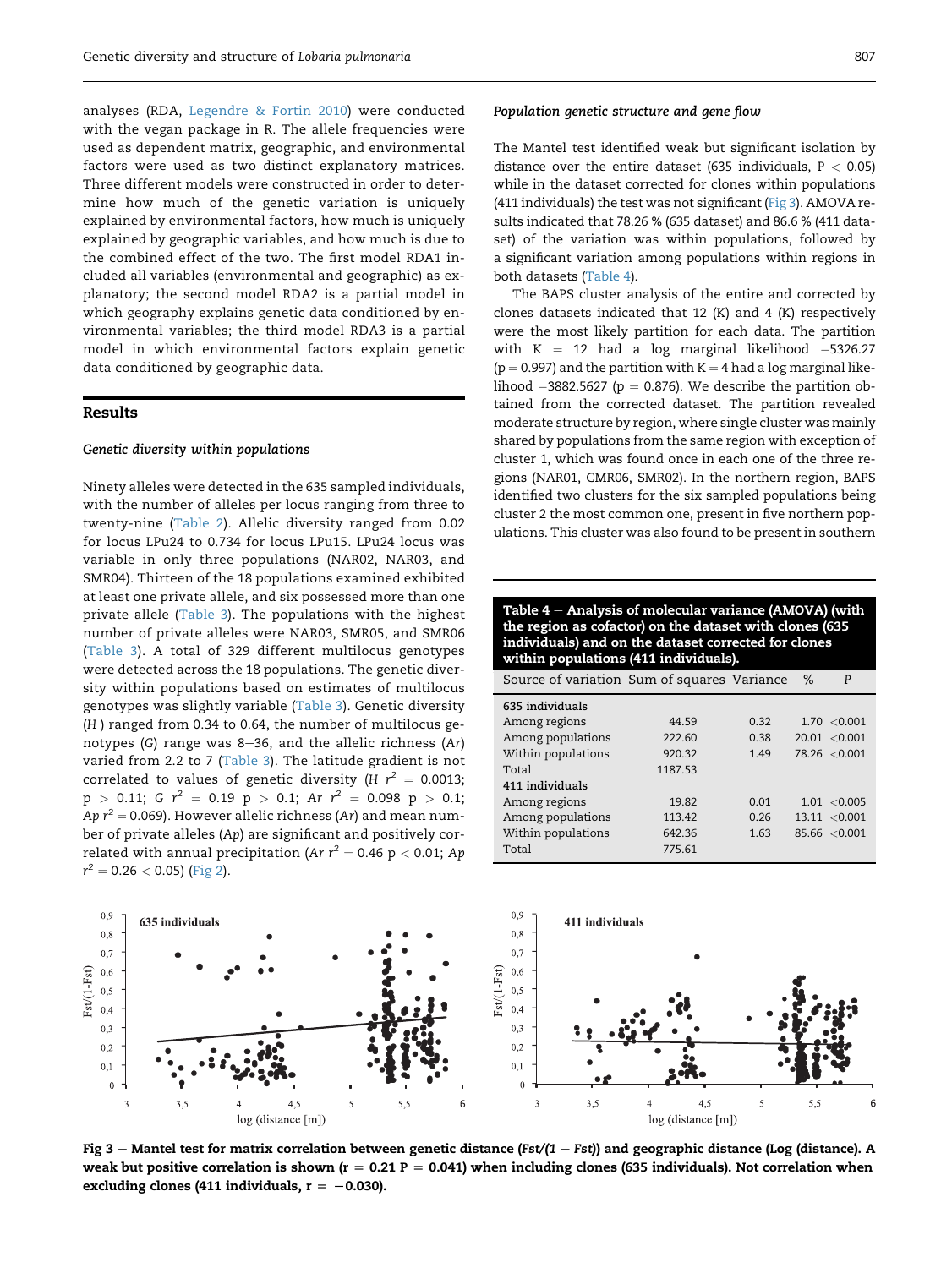<span id="page-6-0"></span>

Fig  $4 -$  BAPS Results. (A). Coloured circles are the graphical representation showing genetic clusters resulting from BAPS analysis. Populations indicated by the same colour represent similar genetic groups. (B). UPGMA on Nei'sD a pairwise distance between BAPS-identified genetic clusters. The numbers represent cluster populations.

| Table $5$ – Explained variance by each RDA model. |                      |       |  |  |  |
|---------------------------------------------------|----------------------|-------|--|--|--|
|                                                   | Variance Probability |       |  |  |  |
| Total explainable (RDA1)                          | 43.6                 | <0.01 |  |  |  |
| Pure environment (RDA2)                           | 264                  | <0.05 |  |  |  |
| Pure geography (RDA3)                             | 76                   | < 0.1 |  |  |  |
| Joint climate/geography (RDA1-RDA2-RDA3)          | 9.6                  |       |  |  |  |

populations (SMR03 and SMR05). In the central region only two clusters were discriminated by BAPS, differentiating CMR06 (cluster 1) from the other five populations grouped into cluster 3. In the southern region, all four clusters were identified, being cluster 4 restricted to southern populations (SMR01, SMR06; Fig 4A). The UPGMA on Nei'sD pairwise distance between the clusters indicates that cluster 3 is the most divergent group, in spite of it is found in the three regions (Fig 4B).

Results from partial RDA conditioned by geographic factors showed a significant association between allele frequencies and environmental factors, being altitude the most important factor ( $F = 2.36$ ;  $p = 0.015$ ). Partitioning of total variance analysis (comparing the complete model with a partial model conditioned by environmental factors and a partial model conditioned by geographic factors) found that environmental variables explained 26.4 % of the total explainable genetic variance while geographic factors explained 7.8 % after removing the variance explained by environmental variables. Finally the percentage of the

genetic variance in which environment and geography (join effect) cannot be separated due to collinearity is 9.6 % (Table 5).

# Discussion

#### Genetic diversity within populations

Lobaria pulmonaria populations along a latitudinal gradient in Spain exhibited relatively high levels of genetic diversity (H ) in most of the populations sampled (mean  $H = 0.497$ ; s.d.  $= 0.08$ ), with very similar values to those reported from Central and Southeastern Europe (Walser et al. [2005; Werth](#page-9-0) et al. [2006a; Scheidegger](#page-9-0) et al. 2012). In fact, [Scheidegger](#page-9-0) et al. [\(2012\)](#page-9-0) found almost identical mean values of genetic diversity and allelic richness between their southeastern European populations and our Spanish populations ( $H = 0.498$  versus 0.497, and  $Ar = 5.09$  versus 5.08), although we did not include in our study the same Iberian populations and the locus LPu25. The latitudinal gradient across Spain implies a steep climatic gradient: from the wetter north to drier south where there is a reduction in forest cover and quality due to the his-toric intensive use of these forests ([Carri](#page-8-0)ón et al. [2003; Urbieta](#page-8-0) [et al.](#page-8-0) 2008; González-Martínez et al. 2010). However, Spanish mountains generate a rain-shadow effect across the gradient, implying high precipitation levels in the south comparable to the northern localities (Costa et [al. 2001\)](#page-8-0).

Thus, although we a priori expected a negative relationship between genetic diversity and latitude linked to the lower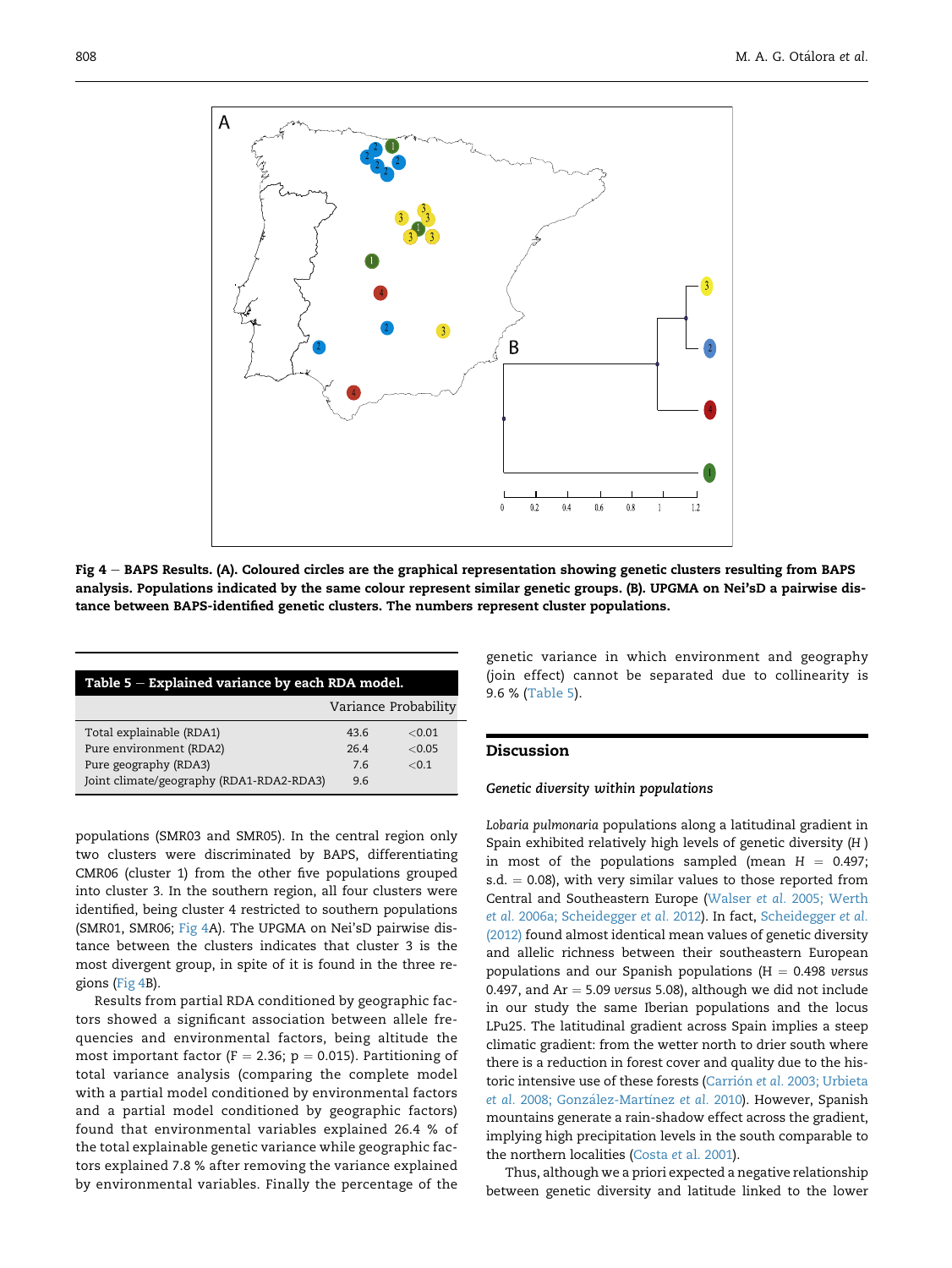number of populations that are highly isolated we did not find this pattern. However, we have found relationship between annual precipitation and genetic diversity, particularly on allelic richness and number of private alleles.

Population genetic theory predicts that fragmentation into isolated, discrete subpopulations composed of relatively few individuals, as is the case of the southernmost Spanish popu-lations ([Mart](#page-9-0)ínez [et al.](#page-9-0) 2012 and personal observations), contributes to a depletion of overall genetic diversity [\(Ellstrand](#page-8-0) [& Elam 1993\)](#page-8-0). However, our results showed that annual precipitation exerted some influence on genetic diversity probably through the influence of precipitation on the population size. In that sense, [Merinero](#page-9-0) et al. (2014) in a study where they analyze the environmental factors that drive the distribution and abundance of Lobarina scrobiculata in the Iberian Peninsula, they found that highest populations where located in the more rainy areas. Furthermore, [Mart](#page-9-0)ínez et al. [\(2012\)](#page-9-0) found that thallus size of L. pulmonaria was positively correlated with humidity whereas sexual reproduction was related to a higher thallus size. Following these previous results, L. pulmonaria populations located in more rainy areas will have bigger individuals and a higher probability to reproduce sexually and this could imply a higher genetic diversity. However, Singh et al. [\(2012\)](#page-9-0) recently showed that L. pulmonaria is a heterothallic species, needing a compatible partner to reproduce sexually. So, if the frequency of mating type-idiomorphs is rather skewed in the studied populations, the probability to find apothecia is very small. More studies are necessary in order to elucidate the relationship between thallus size, presence of apothecia and genetic diversity.

Moreover, although the latitudinal gradient comprises a decline in habitat availability and a reduction in numbers and size of populations [\(Mart](#page-9-0)ínez et [al. 2006\)](#page-9-0), surprisingly our results did not support a latitudinal gradient effect on the levels of genetic diversity of the populations. Highly fragmented populations in more marginal areas are generally expected to possess reduced levels of within-population genetic diversity (Kark et [al. 2008\)](#page-8-0). In this context, we expected that continuously distributed populations (i.e. in regions to the north, [Fig 1](#page-1-0)), should exhibit increased genetic diversity compared to geographically isolated populations, as is the case in L. pulmonaria southern Spanish populations ([Fig 1](#page-1-0)). The results suggested us that the long term human-induced modifications on L. pulmonaria habitats (more severe in southern Spain) have not resulted in a relative decay of the genetic diversity in isolated populations compared with highly connected and well preserved populations in the north. These results contradict previous findings that showed how recent forest fragmentation and intensive management reduce the genetic diversity of L. pulmonaria in different woodland habitats in Europe (Jüriado et al. [2011](#page-8-0); Otálora et al. 2011). Nevertheless, our result is partially in agreement with a recent study in Scandinavian fragmented forests where high levels of genetic diversity were retained ([Hilmo](#page-8-0) et al. 2012). Other studies have also found that genetic diversity of L. pulmonaria populations in Europe did not decrease with latitude (Widmer et [al. 2012; Scheidegger](#page-9-0) et al. [2012](#page-9-0)), suggesting that other factors could be mitigating the effects of isolation in marginal areas. In our study, isolated population in the south can be maintaining relatively stable and quite large populations because of the high annual

precipitation values and then, relatively high values of genetic diversity.

#### Population genetic structure and gene flow

When including clones the Mantel test showed a weak significant effect of isolation by distance which is consistent with previous studies of Lobaria pulmonaria at regional scales [\(Walser](#page-9-0) et al. 2005). However, when the clones were excluded the Mantel Test suggested that dispersal is not local nor regional restricted. The AMOVA analysis revealed a low proportion (1.70 % and 1.01 %) of genetic variation attributed to regional differences. Lobaria pulmonaria populations in Spain have similar levels of diversity to those detected at intercontinental and local scales reported in previous studies ([Walser](#page-9-0) et al. 2005; Werth et al. 2006a; 2007; Jüriado et al. 2011; [Ota](#page-9-0)lora et al. [2011; Scheidegger](#page-9-0) et al. 2012). The results from several studies of L. pulmonaria genetic structure at the local scale have suggested that dispersal in this species is rather effective, but not spatially unrestricted [\(Scheidegger & Werth](#page-9-0) [2009](#page-9-0)). Bayesian clustering method (BAPS) detected low divergence with four gene pools showing a moderate pattern of regional structure especially in north and central regions. Additionally, this analysis also showed a high level of similarity among distant populations [\(Fig 4](#page-6-0)). Organisms dispersed by spores are capable of long distance dispersal, and past establishment of founder populations could cause random gene distribution (Muñoz et al. [2004; Grundmann](#page-9-0) et al. 2008). Dispersal limitations at small spatial scales (distance of up few kilometers) have been shown in different lichen-forming fungi species ([Walser 2004; Cassie & Piercey-Normore 2008](#page-9-0)), being in some cases virtually absent at large distance [\(Walser](#page-9-0) et al. [2005](#page-9-0)). However, other studies have reported a wide and efficient dispersal in both small and large spatial scales (Printzen et al. [2003; Mu](#page-9-0)ñoz et al. [2004; Werth](#page-9-0) et al. 2006b; [2007; Buschbom 2007; L](#page-9-0)ättman et al. [2009; Geml](#page-9-0) et al. 2010; Otálora et al. 2010; Fernández-Mendoza et al. 2011).

Historical factors and present day processes acting at different spatial and temporal scales may explain the differentiation patterns of populations. The factors that determine the genetic structure of populations at local scales are related to dispersal capabilities depending on the type of propagules ([Freeland 2005\)](#page-8-0), reproduction and recruitment, as well as drift and selection, which are influenced by habitat availability and quality. Here we have found, after removing the geographic distance effect, a significant partial correlation between environmental factors and allele frequencies. This implies a role of environmental heterogeneity in the genetic divergence of populations. Several studies have found that neutral population genetic differentiation is explained by environmental variation rather than by simple geographic distances in plant species ([Gram & Sork 2001;](#page-8-0) Bockelmann et al. [2003; Temunovi](#page-8-0) et al. 2012) and animal species (Pilot et al. [2006; McGaughran](#page-9-0) et al 2014). [Ota](#page-9-0)lora [et al.](#page-9-0) [\(2011\)](#page-9-0) also found this relationship in L. pulmonaria in a study developed at local scale (Otálora et [al. 2011](#page-9-0)). More recently, [Nadyeina](#page-9-0) et al. (2014) showed ecological differentiation of gene pools in L. pulmonaria in a study developed in a primeval forest of Ukraine. They found that the distribution of gene pools depended on altitude, distance from rivers and height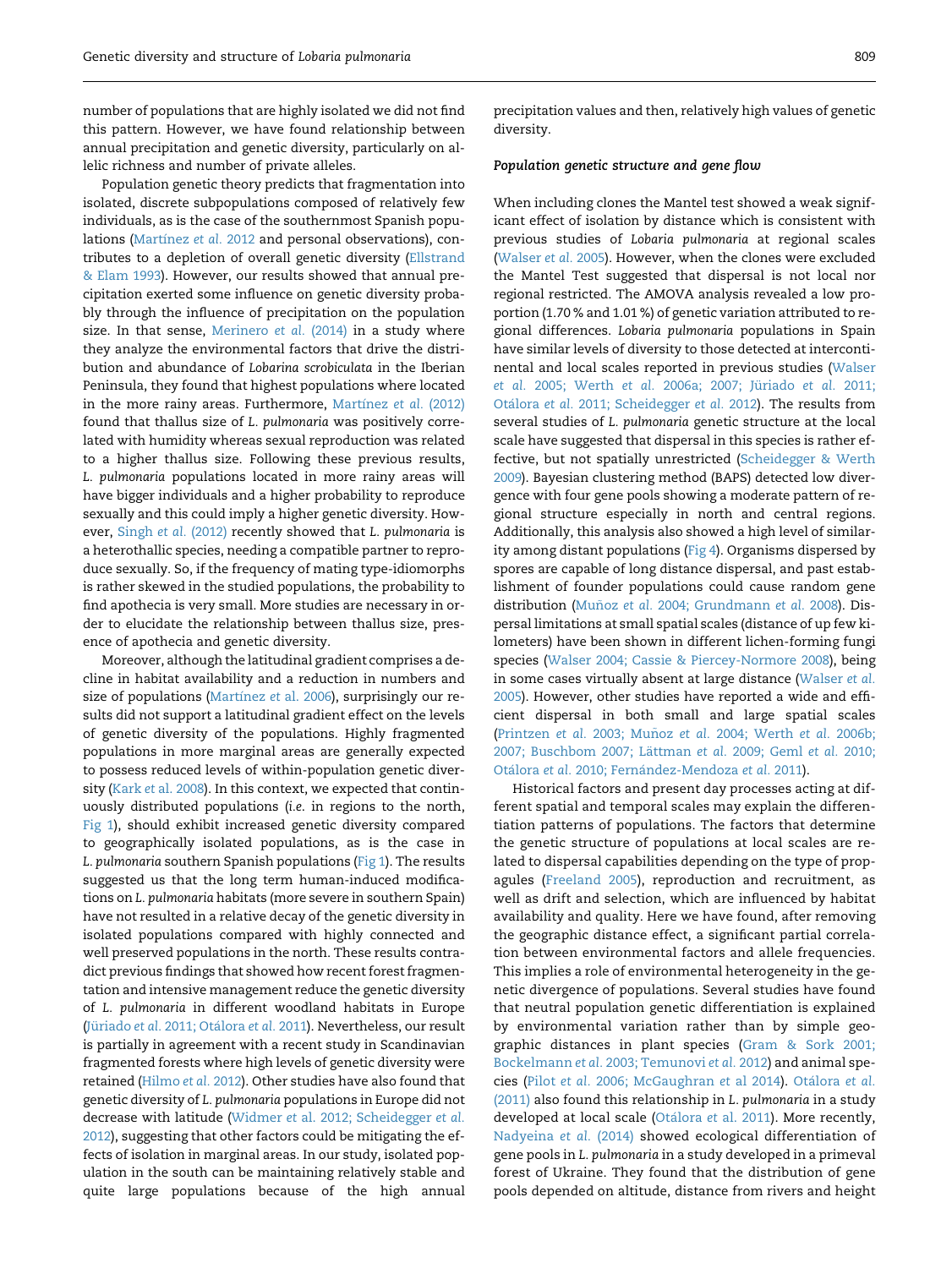<span id="page-8-0"></span>in the trunk where the thallus grows. These variables were correlated to climate-related environmental factors such as air temperature and humidity, and solar radiation. The fact that environmental factors affect neutral genetic structure indicates that natural selection may interact with neutral processes of gene flow and genetic drift ([McGaughran](#page-9-0) et al. [2014](#page-9-0)). Future tests with candidate genes could clarify the possible role of natural selection in shaping the genetic structure of L. pulmonaria.

# Acknowledgements

We thank Tatiana Flores, for help with fieldwork.We also thank J. Más for technical support in the molecular Lab at URJC. This research was supported by the Direccion General del Medio Natural, Comunidad Autónoma de Castilla-La Mancha (projects POII09-0286-4849; GU002806; SC 0001/07), Ministerio de Educacion y Ciencia (project CGL2007-66066- C04-04/BOS), Ministerio de Ciencia e Innovacion of Spain (CGL2010-22049/BOS), and Ministerio de Economía y Competitividad (EPIDIVERSITY CGL2013-47010-P). The Comunidad Autonoma de Castilla-La Mancha, Madrid and the City Council of Montejo allowed the study of Lobaria pulmonaria populations in protected areas.

#### references

- Avise JC, 2000. [Phylogeography: the history and formation of species](http://refhub.elsevier.com/S1878-6146(15)00086-0/sref1). [Harvard University Press, Cambridge](http://refhub.elsevier.com/S1878-6146(15)00086-0/sref1).
- Belinchón R, Martínez I, Otálora MAG, Aragó[n G, Dimas J,](http://refhub.elsevier.com/S1878-6146(15)00086-0/sref2) [Escudero A, 2009. Fragment quality and matrix affect epi](http://refhub.elsevier.com/S1878-6146(15)00086-0/sref2)[phytic performance in a Mediterranean forest landscape.](http://refhub.elsevier.com/S1878-6146(15)00086-0/sref2) [American Journal of Botany](http://refhub.elsevier.com/S1878-6146(15)00086-0/sref2) 96: 974-[1982](http://refhub.elsevier.com/S1878-6146(15)00086-0/sref2).
- [Bockelmann AC, Reusch TBH, Bijlsma R, Bakker JP, 2003. Habitat](http://refhub.elsevier.com/S1878-6146(15)00086-0/sref3) [differentiation vs. isolation-by-distance: the genetic popula](http://refhub.elsevier.com/S1878-6146(15)00086-0/sref3)tion structure of Elymus athericus [in European salt marshes.](http://refhub.elsevier.com/S1878-6146(15)00086-0/sref3) [Molecular Ecology](http://refhub.elsevier.com/S1878-6146(15)00086-0/sref3) 12: 505-[515](http://refhub.elsevier.com/S1878-6146(15)00086-0/sref3).
- Brown JH, 1995. Macroecology[. University of Chicago Press,](http://refhub.elsevier.com/S1878-6146(15)00086-0/sref4) [Chicago](http://refhub.elsevier.com/S1878-6146(15)00086-0/sref4).
- [Burgaz AR, Mart](http://refhub.elsevier.com/S1878-6146(15)00086-0/sref5)í[nez I, 1999. La familia Lobariaceae en la Pen](http://refhub.elsevier.com/S1878-6146(15)00086-0/sref5)ín-sula Ibérica. [Botanica Complutensis](http://refhub.elsevier.com/S1878-6146(15)00086-0/sref5) 23: 59-[90.](http://refhub.elsevier.com/S1878-6146(15)00086-0/sref5)
- [Buschbom J, 2007. Migration between continents: geographical](http://refhub.elsevier.com/S1878-6146(15)00086-0/sref6) [structure and long-distance gene flow in](http://refhub.elsevier.com/S1878-6146(15)00086-0/sref6) Porpidia flavicunda [\(lichen-forming Ascomycota\).](http://refhub.elsevier.com/S1878-6146(15)00086-0/sref6) Molecular Ecology 16: 1835-[1846](http://refhub.elsevier.com/S1878-6146(15)00086-0/sref6).
- [Carri](http://refhub.elsevier.com/S1878-6146(15)00086-0/sref7)ó[n JS, S](http://refhub.elsevier.com/S1878-6146(15)00086-0/sref7)ánchez-Gómez P, Mota JF, Yll EI, Chaín C, 2003. Fire [and grazing are contingent on the Holocene vegetation dy](http://refhub.elsevier.com/S1878-6146(15)00086-0/sref7)namics of Sierra de Gádor, southern Spain. Holocene 13: [839](http://refhub.elsevier.com/S1878-6146(15)00086-0/sref7)-[849.](http://refhub.elsevier.com/S1878-6146(15)00086-0/sref7)
- [Cassie DM, Piercey-Normore MD, 2008. Dispersal in a sterile](http://refhub.elsevier.com/S1878-6146(15)00086-0/sref8) [lichen-forming fungus,](http://refhub.elsevier.com/S1878-6146(15)00086-0/sref8) Thamnolia subuliformis (Ascomycotina: Icmadophilaceae). [Canadian Journal of Botany](http://refhub.elsevier.com/S1878-6146(15)00086-0/sref8) 86: 751-[762.](http://refhub.elsevier.com/S1878-6146(15)00086-0/sref8)
- [Corander J, Waldmann P, Sillanp](http://refhub.elsevier.com/S1878-6146(15)00086-0/sref9)ää [MJ, 2003. Bayesian analysis of](http://refhub.elsevier.com/S1878-6146(15)00086-0/sref9) [genetic differentiation between populations.](http://refhub.elsevier.com/S1878-6146(15)00086-0/sref9) Genetics 163:  $367 - 374.$  $367 - 374.$  $367 - 374.$
- [Corander J, Siren J, Arjas E, 2008. Bayesian spatial modeling of](http://refhub.elsevier.com/S1878-6146(15)00086-0/sref10) [genetic population structure.](http://refhub.elsevier.com/S1878-6146(15)00086-0/sref10) Computational Statistics 23: [111](http://refhub.elsevier.com/S1878-6146(15)00086-0/sref10)-[129.](http://refhub.elsevier.com/S1878-6146(15)00086-0/sref10)
- [Costa M, Morla C, Sainz H, 2001.](http://refhub.elsevier.com/S1878-6146(15)00086-0/sref11) Los bosques ibe[ricos. Una inter](http://refhub.elsevier.com/S1878-6146(15)00086-0/sref11)[pretaci](http://refhub.elsevier.com/S1878-6146(15)00086-0/sref11)ó[n geobot](http://refhub.elsevier.com/S1878-6146(15)00086-0/sref11)ánica[. Planeta, Madrid](http://refhub.elsevier.com/S1878-6146(15)00086-0/sref11).
- [Dal Grande F, Widmer I, Wagner HH, Scheidegger C, 2012. Vertical](http://refhub.elsevier.com/S1878-6146(15)00086-0/sref12) [and horizontal photobiont transmission within populations of](http://refhub.elsevier.com/S1878-6146(15)00086-0/sref12) [a lichen symbiosis.](http://refhub.elsevier.com/S1878-6146(15)00086-0/sref12) Molecular Ecology 21: 3159-[3172.](http://refhub.elsevier.com/S1878-6146(15)00086-0/sref12)
- [Dieringer D, Schl](http://refhub.elsevier.com/S1878-6146(15)00086-0/sref13)s[tterer C, 2003. Microsatellite analyser \(MSA\):](http://refhub.elsevier.com/S1878-6146(15)00086-0/sref13) [a platform independent analysis tool for large microsatellite](http://refhub.elsevier.com/S1878-6146(15)00086-0/sref13) data sets. [Molecular Ecology Notes](http://refhub.elsevier.com/S1878-6146(15)00086-0/sref13) 3: 167-[169.](http://refhub.elsevier.com/S1878-6146(15)00086-0/sref13)
- [Eckert CG, Samis KE, Lougheed SC, 2008. Genetic variation across](http://refhub.elsevier.com/S1878-6146(15)00086-0/sref14) [species' geographical ranges: the central-marginal hypothesis](http://refhub.elsevier.com/S1878-6146(15)00086-0/sref14) and beyond. [Molecular Ecology](http://refhub.elsevier.com/S1878-6146(15)00086-0/sref14) 17: 1170-[1188](http://refhub.elsevier.com/S1878-6146(15)00086-0/sref14).
- [Ellstrand NC, Elam DR, 1993. Population genetic consequences of](http://refhub.elsevier.com/S1878-6146(15)00086-0/sref15) [small population size: implications for plant conservation.](http://refhub.elsevier.com/S1878-6146(15)00086-0/sref15) [Annual Review of Ecology and Systematics](http://refhub.elsevier.com/S1878-6146(15)00086-0/sref15) 24: 217-[242](http://refhub.elsevier.com/S1878-6146(15)00086-0/sref15).
- [Excoffier L, Smouse PE, Quattro JM, 1992. Analysis of molecular](http://refhub.elsevier.com/S1878-6146(15)00086-0/sref16) [variance inferred from metric distances among DNA haplo](http://refhub.elsevier.com/S1878-6146(15)00086-0/sref16)[types: application to human mitochondrial DNA restriction](http://refhub.elsevier.com/S1878-6146(15)00086-0/sref16) sites. [Genetics](http://refhub.elsevier.com/S1878-6146(15)00086-0/sref16) 131: 479-[491](http://refhub.elsevier.com/S1878-6146(15)00086-0/sref16).
- Fernández-Mendoza F, Domaschke S, García MA, Jordan P, [Mart](http://refhub.elsevier.com/S1878-6146(15)00086-0/sref17)í[n MP, Printzen C, 2011. Population structure of myco](http://refhub.elsevier.com/S1878-6146(15)00086-0/sref17)[bionts and photobionts of the widespread lichen](http://refhub.elsevier.com/S1878-6146(15)00086-0/sref17) Cetraria acu-leata. [Molecular Ecology](http://refhub.elsevier.com/S1878-6146(15)00086-0/sref17) 20: 1208-[1232.](http://refhub.elsevier.com/S1878-6146(15)00086-0/sref17)
- Fernández-Mendoza F, Printzen C, 2013. Pleistocene expansion of the bipolar lichen Cetraria aculeata [into the Southern hemi-](http://refhub.elsevier.com/S1878-6146(15)00086-0/sref18)sphere. [Molecular Ecology](http://refhub.elsevier.com/S1878-6146(15)00086-0/sref18) 22: 1961-[1983.](http://refhub.elsevier.com/S1878-6146(15)00086-0/sref18)
- Freeland J, 2005. Molecular Ecology[. John Wiley and Sons, West](http://refhub.elsevier.com/S1878-6146(15)00086-0/sref19) [Sussex.](http://refhub.elsevier.com/S1878-6146(15)00086-0/sref19)
- Gaston KJ, 2003. [The Structure and Dynamics of Geographic Ranges](http://refhub.elsevier.com/S1878-6146(15)00086-0/sref20). [Oxford University Press, Oxford](http://refhub.elsevier.com/S1878-6146(15)00086-0/sref20).
- [Gaston KJ, 2009. Geographic range limits of species.](http://refhub.elsevier.com/S1878-6146(15)00086-0/sref21) Proceedings of [the Royal Society B-Biological Science](http://refhub.elsevier.com/S1878-6146(15)00086-0/sref21) 276: 1391-[1393](http://refhub.elsevier.com/S1878-6146(15)00086-0/sref21).
- [Geml J, Kauff F, Brochmann C, Taylor DL, 2010. Surviving climate](http://refhub.elsevier.com/S1878-6146(15)00086-0/sref22) [changes: high genetic diversity and transoceanic gene flow in](http://refhub.elsevier.com/S1878-6146(15)00086-0/sref22) [two arctic](http://refhub.elsevier.com/S1878-6146(15)00086-0/sref22)-alpine lichens, [Flavocetraria cucullata](http://refhub.elsevier.com/S1878-6146(15)00086-0/sref22) and F. nivalis [\(Parmeliaceae, Ascomycota\).](http://refhub.elsevier.com/S1878-6146(15)00086-0/sref22) Journal of Biogeography 37: [1529](http://refhub.elsevier.com/S1878-6146(15)00086-0/sref22)-[1542.](http://refhub.elsevier.com/S1878-6146(15)00086-0/sref22)
- González-Martí[nez SC, Dubreuil M, Riba M, Vendramin GG,](http://refhub.elsevier.com/S1878-6146(15)00086-0/sref23) [Sebastiani F, Mayol M, 2010. Spatial genetic structure of](http://refhub.elsevier.com/S1878-6146(15)00086-0/sref23) Taxus baccata [L. in the western Mediterranean Basin: past and pres](http://refhub.elsevier.com/S1878-6146(15)00086-0/sref23)[ent limits to gene movement over a broad geographic scale.](http://refhub.elsevier.com/S1878-6146(15)00086-0/sref23) [Molecular Phylogenetic and Evolution](http://refhub.elsevier.com/S1878-6146(15)00086-0/sref23) 55: 805-[815.](http://refhub.elsevier.com/S1878-6146(15)00086-0/sref23)
- [Gram WK, Sork VL, 2001. Association between environmental and](http://refhub.elsevier.com/S1878-6146(15)00086-0/sref24) [genetic heterogeneity in forest tree populations.](http://refhub.elsevier.com/S1878-6146(15)00086-0/sref24) Ecology 82:  $2012 - 2021$  $2012 - 2021$ .
- [Grundmann M, Ansell SW, Russell SJ, Koch MA, Vogel JC, 2008.](http://refhub.elsevier.com/S1878-6146(15)00086-0/sref25) [Hotspots of diversity in a clonal world - the Mediterranean](http://refhub.elsevier.com/S1878-6146(15)00086-0/sref25) moss [Pleurochaete squarrosa](http://refhub.elsevier.com/S1878-6146(15)00086-0/sref25) in Central Europe. Molecular Ecol-ogy 17[: 825](http://refhub.elsevier.com/S1878-6146(15)00086-0/sref25)-[838](http://refhub.elsevier.com/S1878-6146(15)00086-0/sref25).
- [Hilmo O, Lundemo S, Holien H, Stengrundet K, Stenøien HK, 2012.](http://refhub.elsevier.com/S1878-6146(15)00086-0/sref26) [Genetic structure in a fragmented Northern Hemisphere](http://refhub.elsevier.com/S1878-6146(15)00086-0/sref26) [rainforest: large effective sizes and high connectivity among](http://refhub.elsevier.com/S1878-6146(15)00086-0/sref26) [populations of the epiphytic lichen](http://refhub.elsevier.com/S1878-6146(15)00086-0/sref26) Lobaria pulmonaria. Molec[ular Ecology](http://refhub.elsevier.com/S1878-6146(15)00086-0/sref26) 21: 3250-[3265](http://refhub.elsevier.com/S1878-6146(15)00086-0/sref26).
- [Joshi JB, Schmid MC, Caldeira PG, Dimitrakopoulos J, Good R,](http://refhub.elsevier.com/S1878-6146(15)00086-0/sref27) [Harris A, Hector K, Huss-Danell A, Jumpponen A, Minns CPH,](http://refhub.elsevier.com/S1878-6146(15)00086-0/sref27) [Mulder JS, Pereira A, Prinz M, Scherer-Lorenzen ASD,](http://refhub.elsevier.com/S1878-6146(15)00086-0/sref27) [Siamantziouras AC, Terry AY, Troumbis Lawton JH, 2001. Lo](http://refhub.elsevier.com/S1878-6146(15)00086-0/sref27)[cal adaptation enhances performance of common plant spe-](http://refhub.elsevier.com/S1878-6146(15)00086-0/sref27)cies. [Ecology Letters](http://refhub.elsevier.com/S1878-6146(15)00086-0/sref27) 4: 536-[544](http://refhub.elsevier.com/S1878-6146(15)00086-0/sref27).
- Jüriado I, Liira J, Csencsics D, Widmer I, Adolf C, Kohv K, [Scheidegger C, 2011. Dispersal ecology of the endangered](http://refhub.elsevier.com/S1878-6146(15)00086-0/sref28) woodland lichen [Lobaria pulmonaria](http://refhub.elsevier.com/S1878-6146(15)00086-0/sref28) in managed [hemiboreal forest landscape.](http://refhub.elsevier.com/S1878-6146(15)00086-0/sref28) Biodiversity and Conservation 20: [1803](http://refhub.elsevier.com/S1878-6146(15)00086-0/sref28)-[1819.](http://refhub.elsevier.com/S1878-6146(15)00086-0/sref28)
- [Kark S, Hadany L, Tabarroni C, Safriel U, Noy-Meir I, Eldredge N,](http://refhub.elsevier.com/S1878-6146(15)00086-0/sref29) [Tabarroni C, Randi E, 2008. How does genetic diversity change](http://refhub.elsevier.com/S1878-6146(15)00086-0/sref29) [towards the range periphery? An empirical and theoretical](http://refhub.elsevier.com/S1878-6146(15)00086-0/sref29) test. [Evolutionary Ecology Research](http://refhub.elsevier.com/S1878-6146(15)00086-0/sref29) 10: 391-[414](http://refhub.elsevier.com/S1878-6146(15)00086-0/sref29).
- [L](http://refhub.elsevier.com/S1878-6146(15)00086-0/sref30)ä[ttman H, Lindblom L, Mattsson JE, Milberg P, Skage M, Ekman S,](http://refhub.elsevier.com/S1878-6146(15)00086-0/sref30) [2009. Estimating the dispersal capacity of the rare lichen](http://refhub.elsevier.com/S1878-6146(15)00086-0/sref30) [Cliostomum corrugatum](http://refhub.elsevier.com/S1878-6146(15)00086-0/sref30). Biological Conservation 142: 1870-[1878.](http://refhub.elsevier.com/S1878-6146(15)00086-0/sref30)
- [Legendre P, Fortin MJ, 2010. Comparison of the Mantel test and](http://refhub.elsevier.com/S1878-6146(15)00086-0/sref31) [alternative approaches for detecting complex multivariate](http://refhub.elsevier.com/S1878-6146(15)00086-0/sref31)